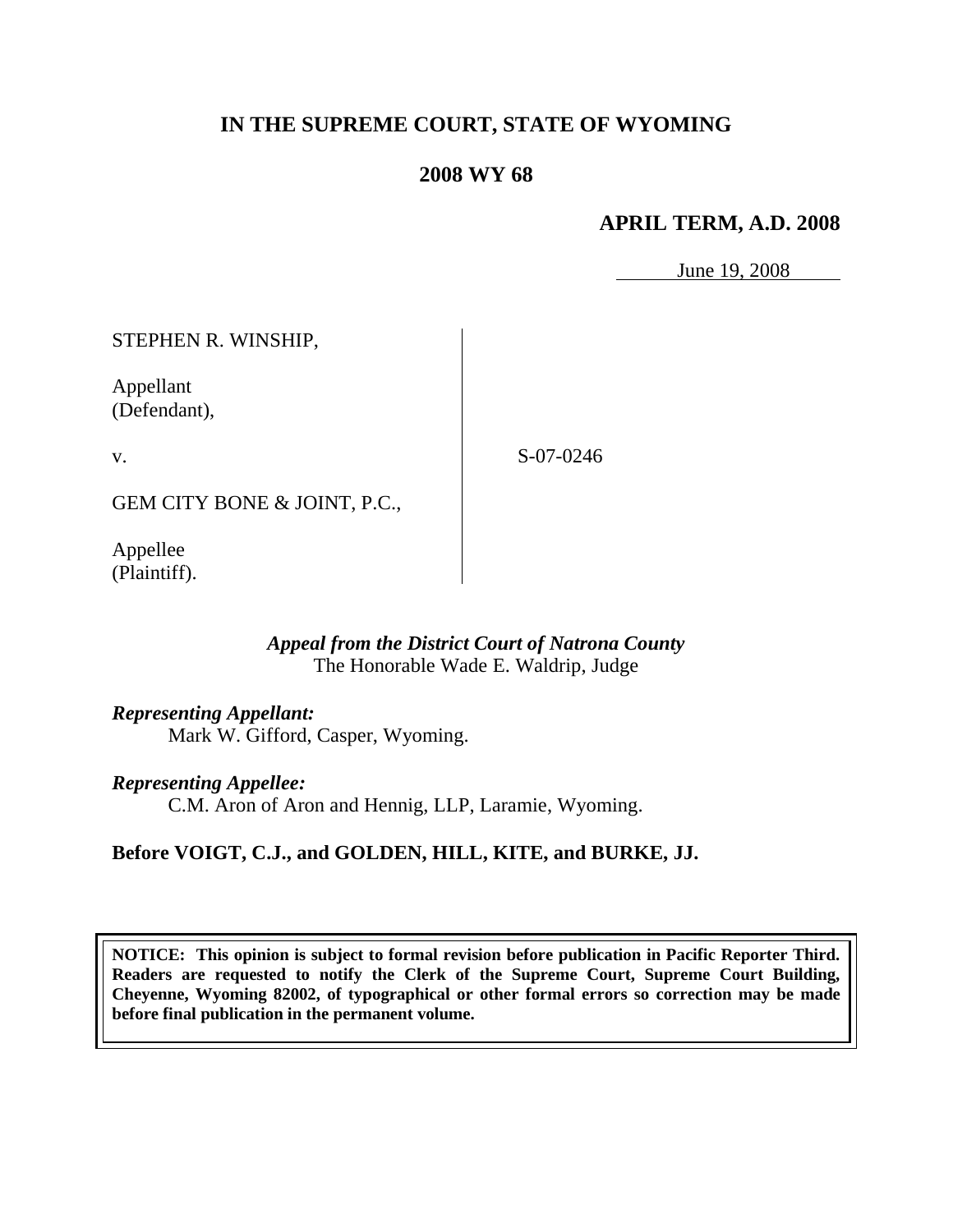#### **KITE, Justice.**

[¶1] This case presents the issue of whether an attorney, who distributes the proceeds of a personal injury action without paying a medical provider"s bills after his client executed, with the attorney"s knowledge, an assignment of the proceeds to the provider, is liable to the medical provider for the amount of those bills. We conclude that the attorney is responsible to the medical provider for failing to honor his client"s assignment and, consequently, affirm.

#### **ISSUE**

[¶2] Attorney Stephen Winship presents the following issue on appeal:

Whether the district court erred in ruling that, as a matter of law, the terms of the *Authorization to Release Medical Records and Consent to Lien* obligated Appellant to directly pay Appellee the amount of outstanding medical charges from his client"s settlement proceeds.

Although worded differently, Gem City Bone and Joint, P.C."s (Gem City) statement of the issue is similar.

#### **FACTS**

[¶3] Brand Jackman retained Mr. Winship to represent him in a personal injury action against Wyoming Technical Institute (WTI). Gem City provided treatment for his injuries, and Mr. Winship requested Mr. Jackman"s medical records. Gem City provided a release form to Mr. Winship which stated in relevant part:

> AUTHORIZATION TO RELEASE MEDICAL RECORDS AND CONSENT TO LIEN

TO: Gem City Bone and Joint, P.C. 1909 Vista Drive Laramie, WY 82070

I, the undersigned, hereby authorize Stephen R. Winship, my attorney (or any attorney/employee of said law firm), to receive and copy any and all of my medical, hospital, mental, and psychological records in your possession, including a statement of all bills, paid or unpaid. I waive any privilege to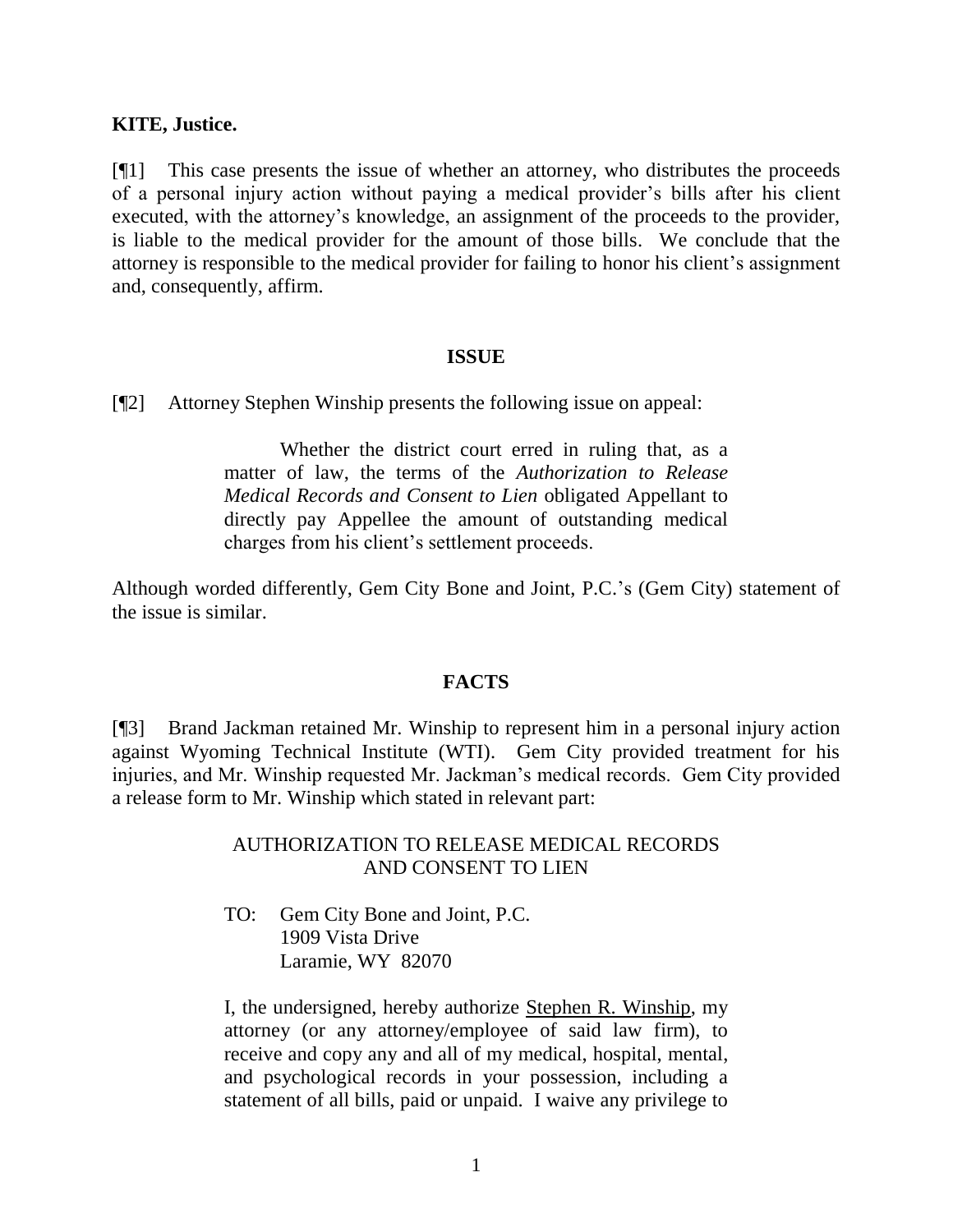my attorneys. Please do not release any information to insurance adjusters or other unauthorized individuals.

I further grant to Gem City Bone and Joint, P.C. a lien upon any and all claims of liability or indemnity for damages accruing to me for all outstanding charges for treatment and care on account of injuries giving rise to such claims and which necessitated such services, and I hereby authorize my attorney to pay, directly to Gem City Bone and Joint, P.C., all outstanding medical bills from any and all monies obligated to be paid to me by reason of any claims of liability or indemnity for damages accruing to me on account of injuries giving rise to such claims and which necessitated such services.

Mr. Winship signed the document in the space labeled: "ATTORNEY"S SIGNATURE" and forwarded it to Mr. Jackman. Mr. Jackman did not send the document back to Mr. Winship, but signed it on January 27, 2000, and sent it directly to Gem City. Gem City then sent the medical records to Mr. Winship. In addition, Gem City continued to treat Mr. Jackman, resulting in increased medical bills.

[¶4] Jeremy Michaels, another attorney, became involved in the personal injury litigation representing Mr. Jackman. Mr. Michaels negotiated a settlement of Mr. Jackman"s claims with WTI and prepared a statement of distribution of the proceeds of the settlement. The statement, which was signed by Mr. Jackman on October 28, 2002, indicated that the proceeds were distributed to Mr. Jackman, another member of his family and his attorneys. The statement also stated: "CLIENT IS SOLELY RESPONSIBLE FOR PAYMENT OF ALL MEDICAL BILLS/LIENS, KNOWN AND UNKNOWN." Mr. Jackman apparently did not pay Gem City.

[¶5] Gem City filed an action against Mr. Winship seeking payment of Mr. Jackman"s medical bills. Gem City included claims for breach of contract, breach of obligation imposed by law, and *quantum meruit*. Mr. Winship filed a motion for summary judgment. On September 11, 2006, the district court issued a decision letter granting summary judgment in favor of Mr. Winship on Gem City"s first two claims. The court denied Mr. Winship's summary judgment motion as to the *quantum meruit* claim.<sup>1</sup>

 $\overline{a}$ 

<sup>&</sup>lt;sup>1</sup> The district court found "it necessary to 'bifurcate' its discussion of those costs that were incurred as a result of medical treatment by Gem City versus those costs that were litigation-related expenses (such as expert witness fees)." The district court ruled that there was insufficient information about any litigation related expenses and, therefore, denied summary judgment as to that matter. The record was subsequently clarified to establish that Gem City was not claiming any litigation related expenses. Thus, that issue is not presented here.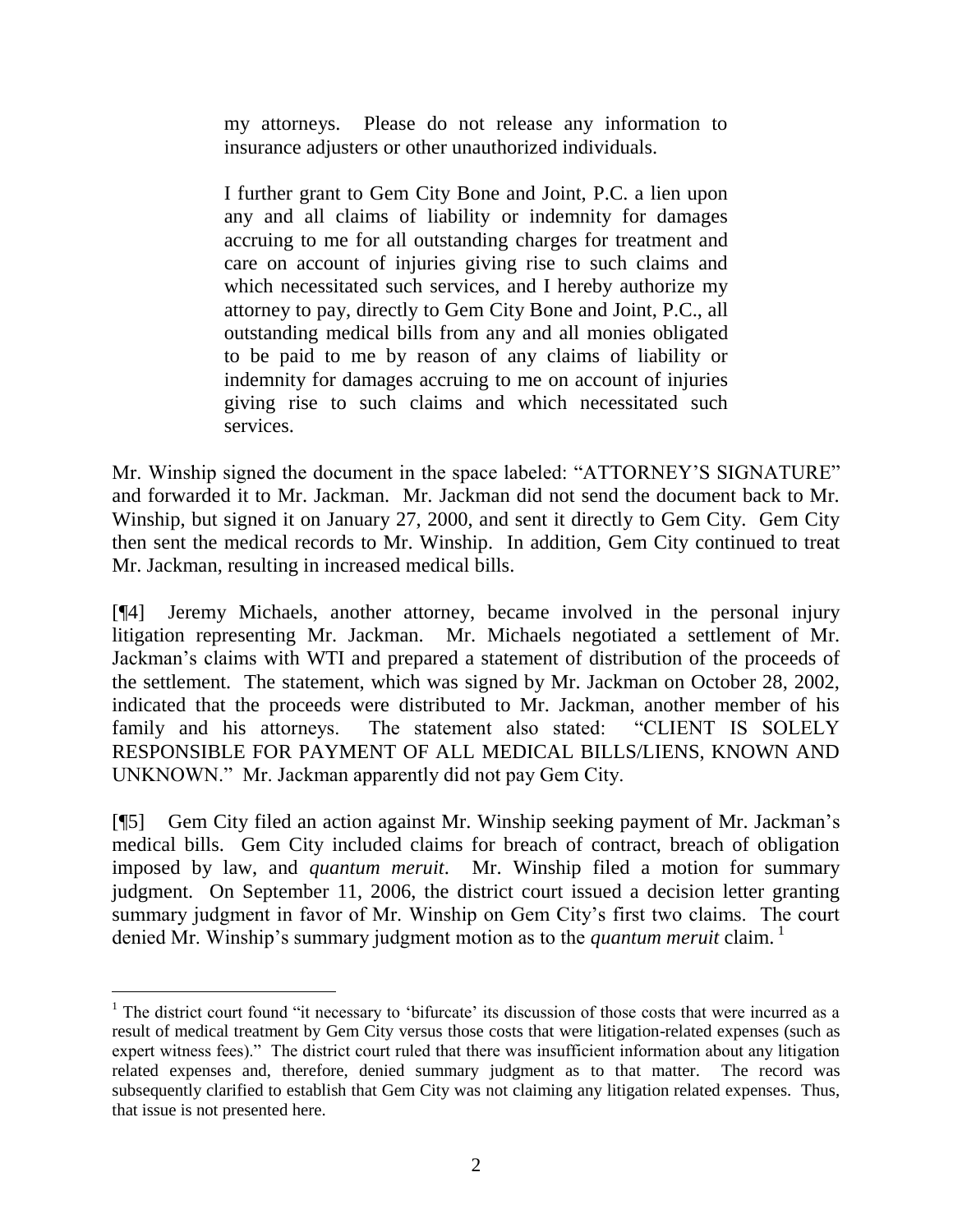[¶6] Mr. Winship and Gem City filed cross motions for summary judgment on the remaining issues. The district court held a hearing on the motions and issued a decision letter on May 23, 2007. It granted summary judgment in favor of Mr. Winship on the *quantum meruit* claim. The district court, however, revisited its earlier summary judgment rulings:

> [T]his Court previously granted summary judgment as to Gem City"s breach of contract and breach of obligation imposed by law claims. In conducting additional research for purposes of the currently pending motions for summary judgment, this Court became aware of a substantial body of case law that addresses the obligation of an attorney to comply with an assignment or lien executed by an attorney"s client, particularly when that attorney knows of or participated in the assignment.

The district court stated, "the majority of courts that have addressed the issue have concluded that, when an attorney participates in or knows of an assignment of or lien against litigation proceeds, then the attorney is obligated to honor that assignment by paying the proceeds directly to the assignee." The court then ruled: "This [c]ourt is compelled to follow the persuasive path set by the majority of sister jurisdictions that have addressed the issue in concluding that, as a matter of law, Winship is liable to Gem City for the amount of the assignment."

[¶7] Mr. Winship filed a motion requesting an opportunity to brief the issue raised by the district court in its decision letter, and the district court granted it. However, after reviewing the parties' submissions, the district court issued an order affirming its decision letter of May 23, 2007, and entered a judgment in favor of Gem City in the amount of the outstanding medical bills. This appeal followed.

## **SUMMARY JUDGMENT STANDARD**

[¶8] Summary judgment motions are governed by W.R.C.P. 56(c):

The judgment sought shall be rendered forthwith if the pleadings, depositions, answers to interrogatories, and admissions on file, together with the affidavits, if any, show that there is no genuine issue as to any material fact and that the moving party is entitled to a judgment as a matter of law.

We review a district court's summary judgment rulings *de novo*, using the same materials and following the same standards as the district court. The facts are reviewed from the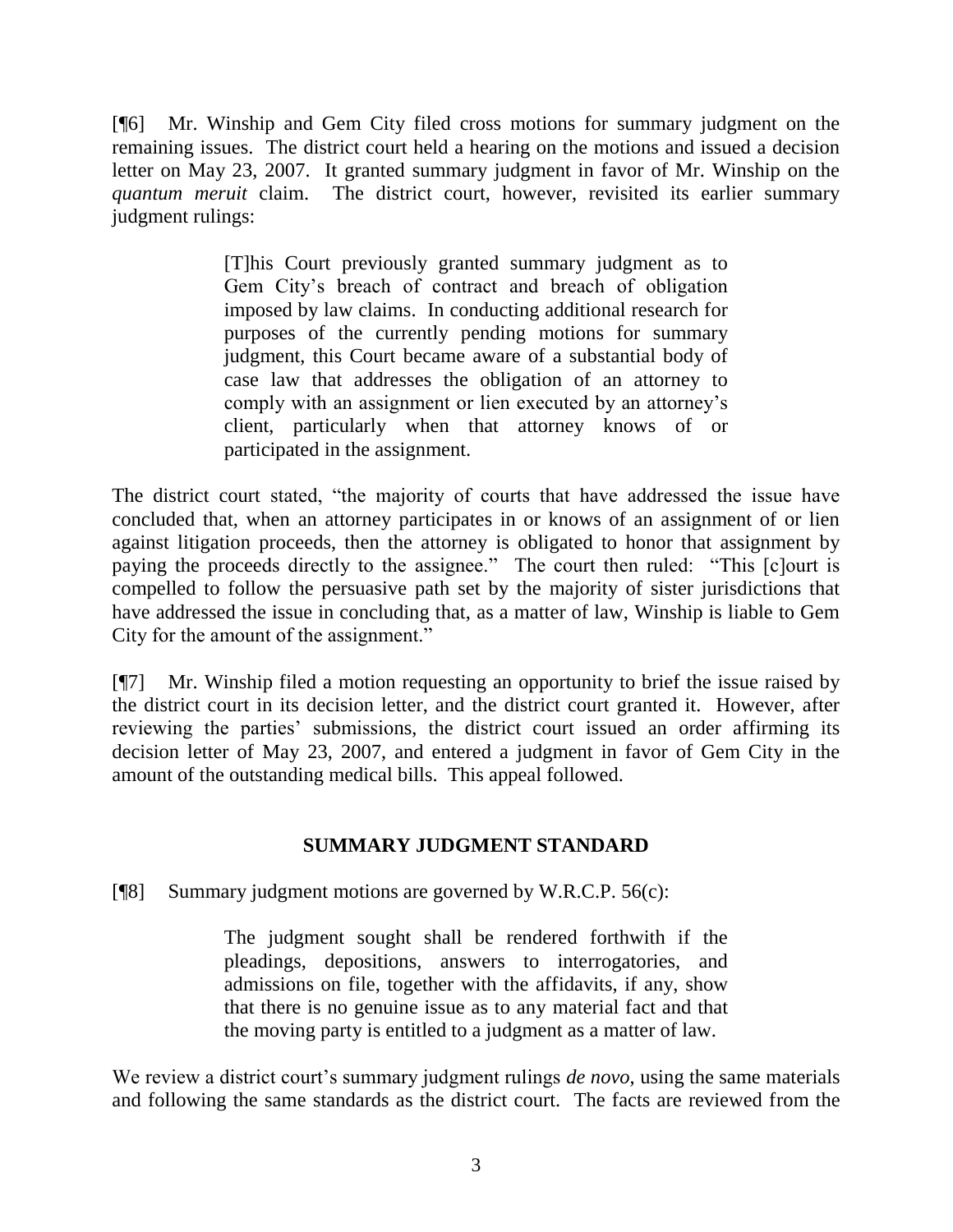vantage point most favorable to the party opposing the motion, and we give that party the benefit of all favorable inferences that may fairly be drawn from the record. *Sunshine Custom Paints & Body, Inc. v. South Douglas Highway Water & Sewer Dist.,* 2007 WY 206, ¶ 8, 173 P.3d 398, 401 (Wyo. 2007); *Cook v. Shoshone First Bank,* 2006 WY 13, ¶ 11, 126 P.3d 886, 889 (Wyo. 2006).

#### **DISCUSSION**

[¶9] Mr. Winship maintains that the district court erred as a matter of law when it ruled that he was responsible for failing to pay Gem City from the proceeds of Mr. Jackman"s personal injury action. He argues, first, that he did not enter into a direct contractual obligation with Gem City to pay the charges out of the proceeds of the settlement. Mr. Winship asserts the district court properly interpreted the release in its September 11, 2006, decision letter, where it stated:

> The problem with Gem City's cause of action for breach of contract is that there was no "contract" between Winship and Gem City; rather, the contract is between Jackman and Gem City. The Release is written such that *Jackman* grants Gem City a lien and *Jackman* authorizes (but does not direct or require) his attorney to pay Gem City directly. Although Winship signed the Release, there is no language included therein requiring him to honor Jackman's agreement or even requiring him to pay Gem City directly.

> Looking at the plain language of the Release and focusing on a determination of the parties' intent, this [c]ourt cannot interpret the Release as *requiring* Winship to pay Jackman"s medical obligations.

(emphasis in original; footnote and citation omitted). However, when the district court revisited the issue in its second decision letter, it focused on the law of assignments rather than whether, under the plain language of the release, Mr. Winship entered into a direct contractual obligation with Gem City.

[¶10] "An "assignment" is a transfer of property or some other right from one person (the 'assignor') to another (the 'assignee'), which confers a complete and present right in the subject matter to the assignee." 6 Am. Jur. 2d *Assignments* § 1 (2007) (footnotes omitted). *See also*, *Central Wyo. Med. Lab, LLC v. Med. Testing Lab., Inc.,* 2002 WY 47, ¶ 21, 43 P.3d 121, 129 (Wyo. 2002). It is not difficult to effectuate an assignment of a right or claim.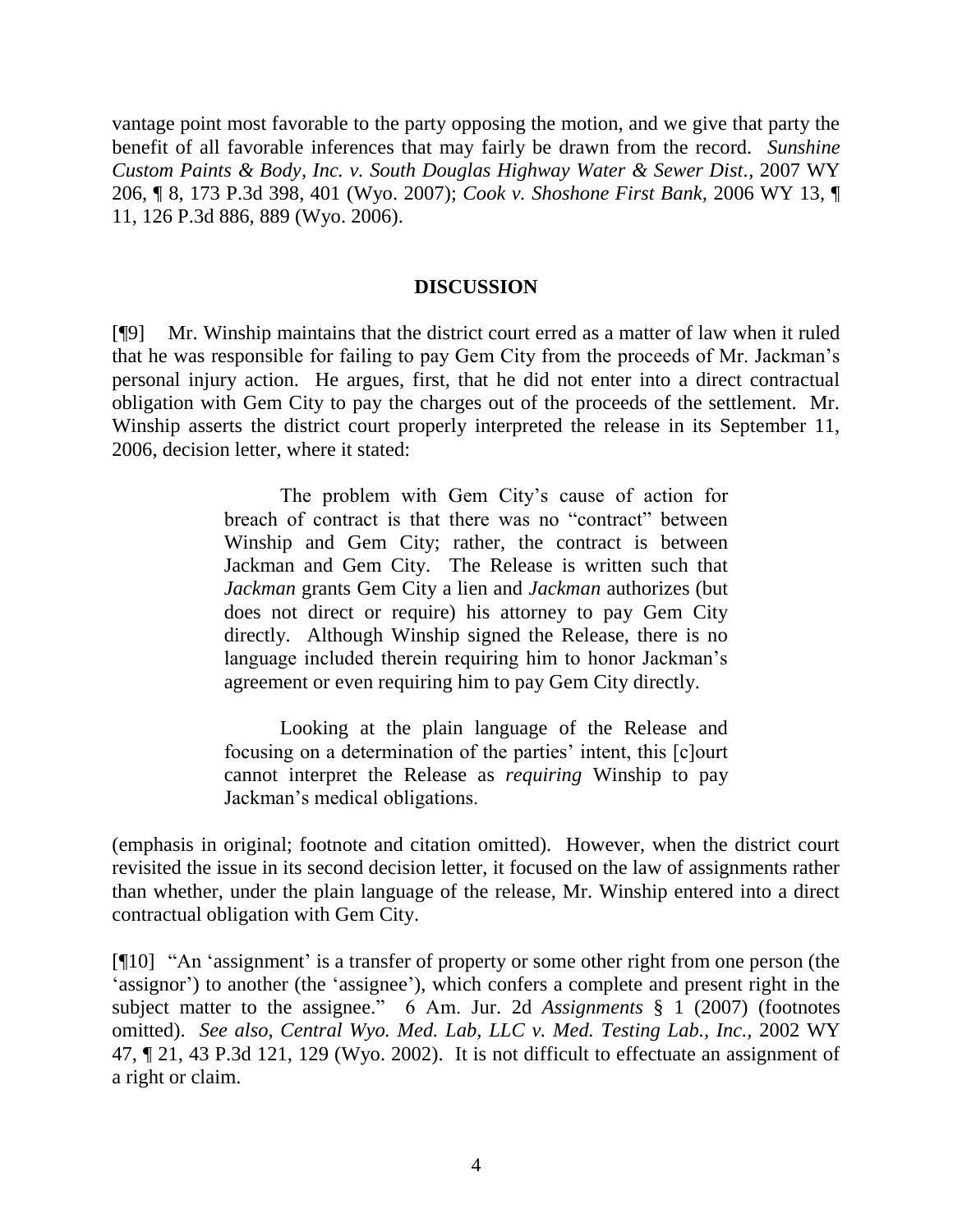Any language, however informal, that indicates the intention of the owner of a claim or chose in action to transfer it, is sufficient to vest the property in the assignee; in determining whether an assignment has occurred, the courts look to substance, rather than the form. . . . An assignment may be in the form of an agreement or order or any other instrument that the parties may see fit to use for that purpose.

6 Am. Jur. 2d *Assignments* § 114 (2007). *See also*, 6A C.J.S. *Assignments* § 58 (2007).

[¶11] Assignments are contracts and, consequently, are interpreted in accordance with our typical rules of contract construction. *Central Wyo. Med. Lab.,* ¶ 21, 43 P.3d at 129. We interpret an unambiguous contract as a matter of law and in accordance with the ordinary and usual meaning of its terms. *See*, *Carlson v. Flocchini Invs.*, 2005 WY 19, ¶ 15, 106 P.3d 847, 854 (Wyo. 2005).

[¶12] We agree with Mr. Winship that the plain language of the release does not, by itself, create a direct contract between him and Gem City. Nevertheless, as the district court recognized in its second decision letter, the proper question about the release is not whether it created a direct contractual relationship between Mr. Winship and Gem City but whether Mr. Jackman properly assigned the proceeds of his personal injury claim to Gem City. We must, therefore, look to the law of assignments and the rights and responsibilities created between the assignor, assignee and obligor or debtor to resolve the dispute between Mr. Winship and Gem City.

[¶13] Mr. Winship argues that many of the cases relied upon by the district court do not support a decision that an attorney should be liable for his client's medical bills. First, he emphasizes the fact that the release only *authorized* him to pay Mr. Jackman"s medical bills rather than *directed* him to pay the bills. We are unsure whether Mr. Winship is contending that the release language was insufficient to create an assignment of the proceeds from Mr. Jackman to Gem City or whether he is arguing that the failure to use specific language directing him to pay the bills is important because he is an attorney and the assignor was his client. We conclude that either position is untenable.

[¶14] With regard to the first question, whether the language used in the release created a valid assignment, *Montgomery v. Locomotive Eng'rs' Mut. Life & Accident Ins. Ass'n,*  47 Wyo. 86, 31 P.2d 71 (Wyo. 1934), offers some guidance. In that case, an insured assigned the proceeds from his life insurance policies with the defendant association to the locomotive engineers union to offset the costs of his stay in a home operated by the union. The assignment stated in relevant part:

> This is to authorize the officers of the Locomotive Engineers Mutual Life & Accident Insurance Association to deduct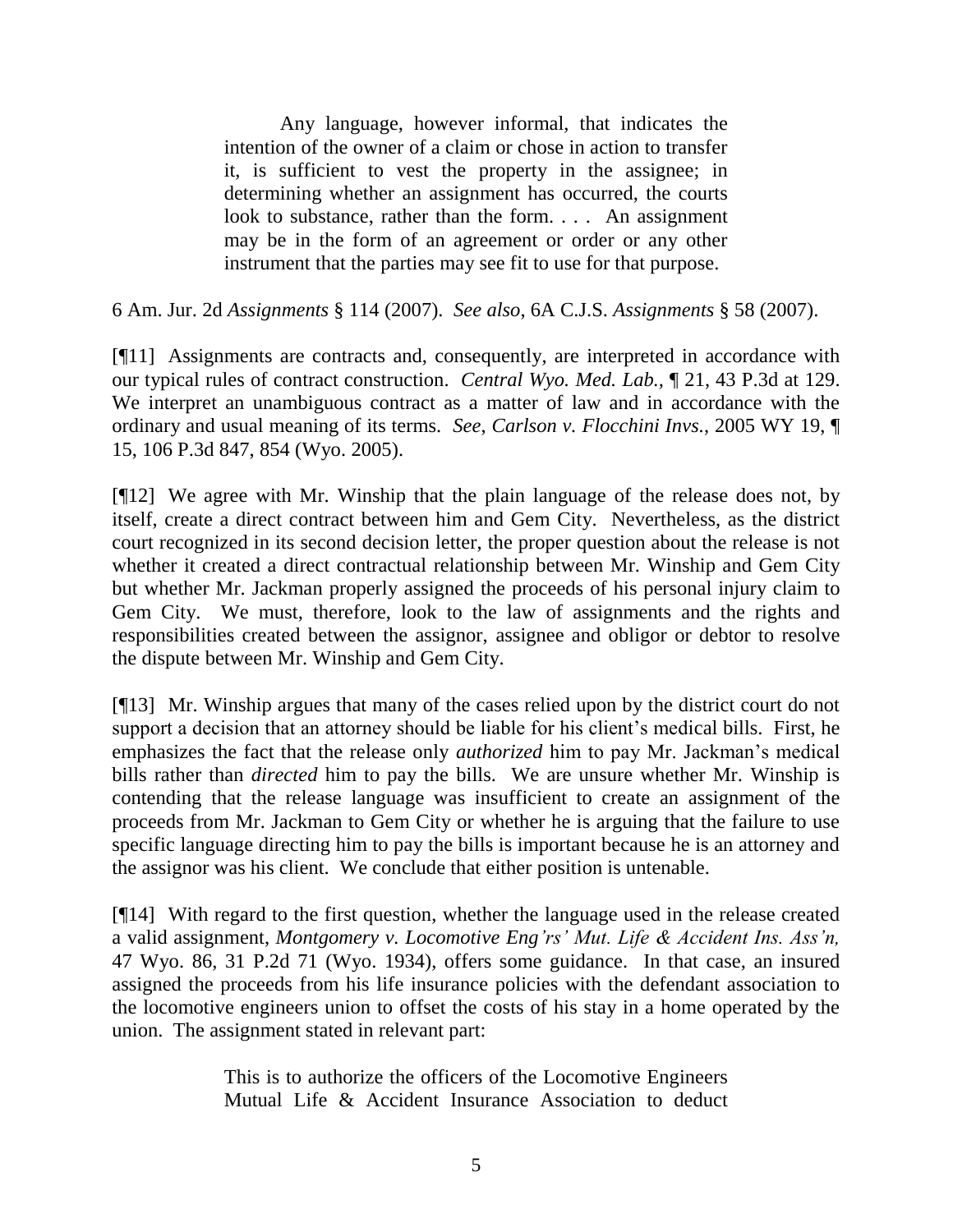whatever amount has been expended by the Brotherhood of Locomotive Engineers towards my maintenance in the Highland Park Home upon the maturing of my insurance certificates No. 82801-2 in favor of the Brotherhood of Locomotive Engineers.

This authority is given with the understanding that a reasonable amount will be left of my insurance to take care of my burial expenses, provided I leave no estate to take care of same.

*Id.* at 72. As is clear from the language of the assignment, the assignor (the insured) simply authorized the obligor (the association) to pay the amount due to the assignee (the union); it did not direct the obligor to do so. Although other issues were raised about the validity of the assignment in *Montgomery*, there was no argument that its wording did not create a valid assignment.

[¶15] The assignment language in the release at issue here is very similar to the language in *Montgomery:*

> I hereby authorize my attorney to pay, directly to Gem City Bone and Joint, P.C., all outstanding medical bills from any and all monies obligated to be paid to me by reason of any claims of liability or indemnity for damages accruing to me on account of injuries giving rise to such claims and which necessitated such services.

The release clearly indicated that Mr. Jackman, who was the owner of the claim, intended to transfer the proceeds to Gem City for payment of his medical bills. It makes no difference whether the language authorizes or directs the obligor to honor the assignment as long as it indicates that the assignor intended to transfer his right to the assignee. Applying the rule that we give effect to the ordinary meaning of the language of an assignment and the precedent set forth in *Montgomery,* we conclude the release effected a valid assignment of Mr. Jackman"s settlement proceeds to Gem City for payment of his medical bills.

[¶16] The next question is whether additional or different wording is required to obligate an attorney to honor his client's assignment. As the district court indicated in its second decision letter, there are numerous cases in which courts have applied basic assignment principles to circumstances like those at bar. Those cases hold that an attorney must honor his client"s assignment of the proceeds of his claim to a creditor. *See, e.g*., *Moore v. Weinberg,* 644 S.E.2d 740 (S.C. Ct. App. 2007); *Berkowitz v. Haigood,* 606 A.2d 1157 (N.J. Super. Ct. 1992); *Romero v. Earl,* 810 P.2d 808 (N.M. 1991). In *Moore,* Wheeler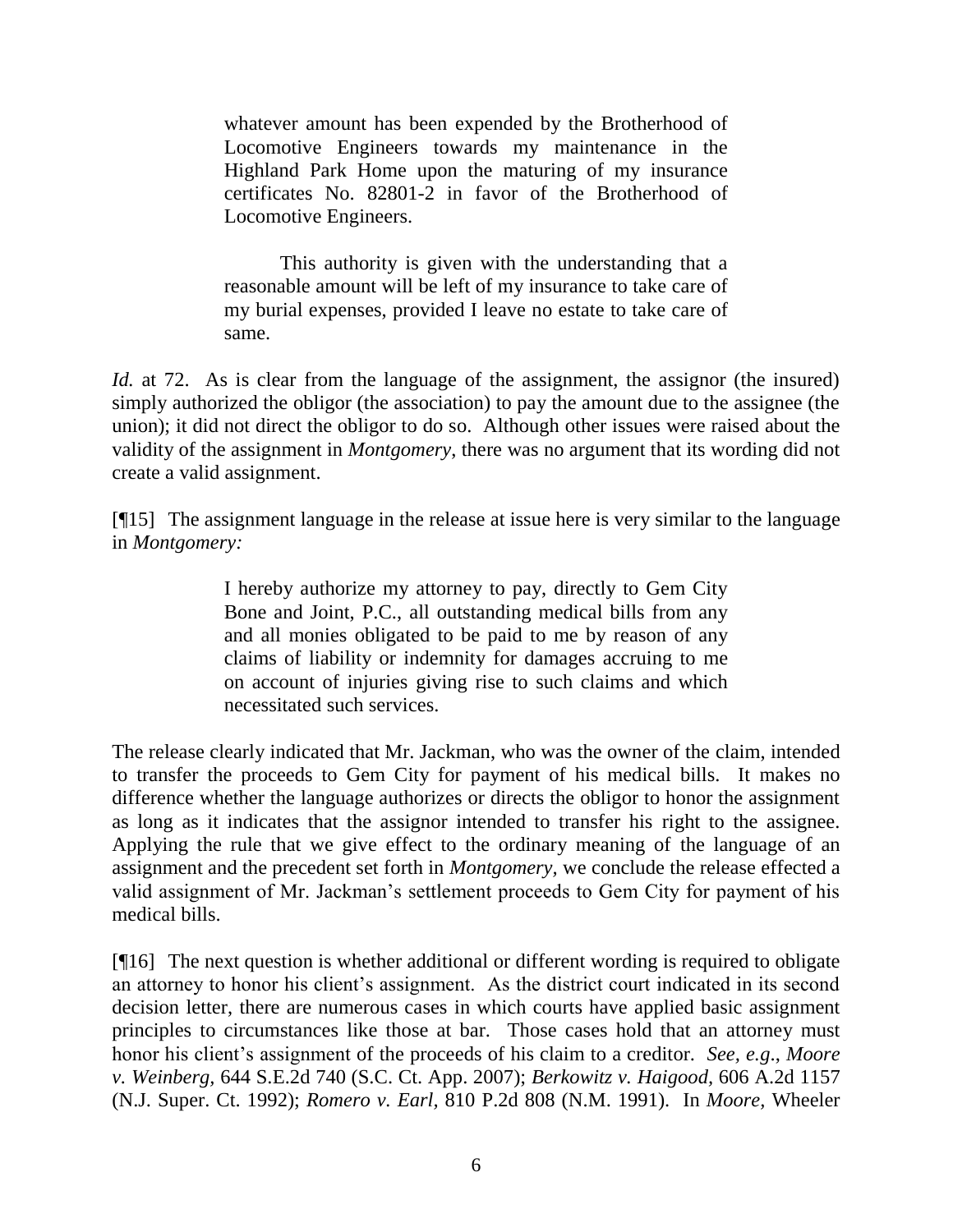was indebted to Moore pursuant to a note. In order to satisfy his debt, Wheeler assigned Moore an interest in his anticipated proceeds from pending litigation. Weinberg, who was Wheeler's attorney in the litigation, prepared the assignment document. The litigation settled and Weinberg distributed the funds to Wheeler, after taking his attorney"s fee. Unfortunately, Mr. Weinberg "overlooked" the assignment. Moore initiated an action against Weinberg to recover under the assignment. *Id.* at 742-43. The South Carolina court of appeals ruled that Weinberg was required to comply with the assignment and, because he failed to do so, the assignee had a claim against him. *Id.* at 746-49. *See also*, *Hsu v. Parker,* 688 N.E.2d 1099, 1102 (Ohio Ct. App. 1996).

[¶17] The facts in *Berkowitz* are very similar to those in the case at bar. The client was injured in an automobile accident and received medical treatment from Dr. Berkowitz. To secure payment of the medical bills, the client executed a document which stated that the doctor would wait for payment from insurance proceeds or from the funds received as a result of the client"s pending personal injury litigation. Later, the client signed another document which "purported to create a lien against the proceeds of his personal injury action and directed and authorized his attorney to disburse the funds to the medical provider." *Berkowitz,* 606 A.2d at 1158. The client"s attorney was notified of the documents. *Id.* at 1159. The New Jersey Superior Court held that the client's assignment was effective and, because the attorney had notice of it, he was liable to the doctor for failing to honor it. *Id.* at 1159-60. *See also*, *Brinkman v. Moskowitz,* 238 N.Y.S.2d 876 (N.Y. Sup. Ct. 1962).

[¶18] There are courts which have refused to honor such assignments. In *Quality Chiropractic, PC v. Farmers Ins. Co.,* 51 P.3d 1172, 1181-82 (N.M. Ct. App. 2002), the New Mexico Court of Appeals held that the common law rule against assignment of personal injury claims prohibited a medical provider from enforcing, against an attorney, an assignment signed by the attorney's client. The New Mexico Court of Appeal's reasoning in *Quality Chiropractic* is not applicable in Wyoming because we have expressly recognized the right to assign personal injury causes of action. *See, e.g.*, *Northern Utilities Div. of KN Energy, Inc. v. Town of Evansville,* 822 P.2d 829, 837 (Wyo. 1991). Moreover, in the case at bar, Mr. Jackman assigned the proceeds of his claim rather than the claim itself.

[¶19] In *Yorgan v. Durkin,* 715 N.W.2d 160, 162 (Wis. 2006), the client signed a document purporting to assign part of the proceeds from his personal injury claim to his chiropractor. The attorney did not pay the chiropractor from the settlement proceeds, but the Wisconsin Supreme Court refused to hold the attorney responsible because the assignment specifically included a contingency indicating the attorney could refuse to comply with the terms of the assignment, in which case the patient would be required to pay the medical bills. *Id.* at 165. The court also refused to enforce the assignment on public policy grounds. *Id.* at 167-70. The case at bar is distinguishable from *Yorgan*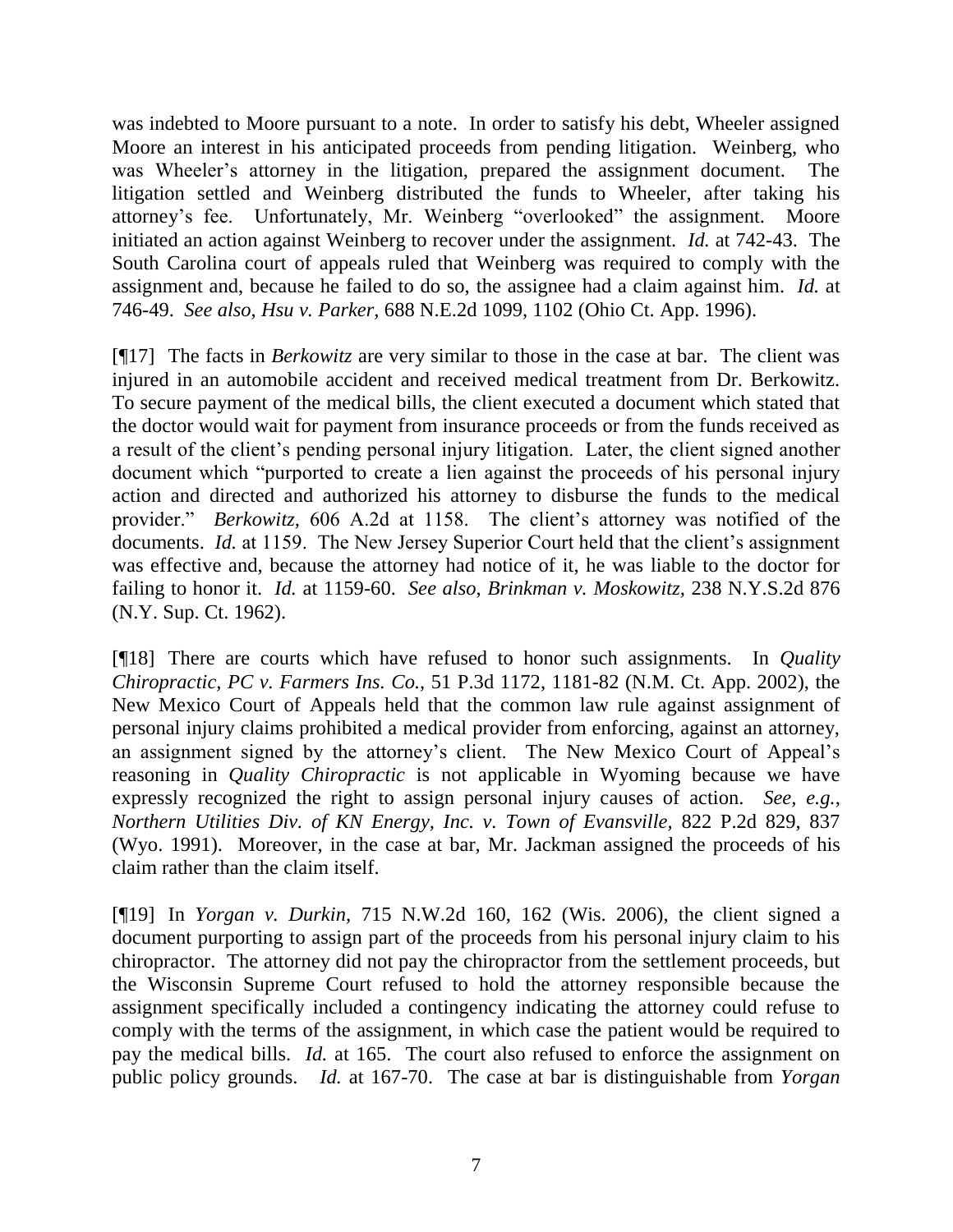because the language used in the release did not include a contingency that Mr. Winship could refuse to comply with the assignment.

[¶20] As we indicated earlier, Mr. Winship argues that many of the cases relied upon by the district court do not support a decision that he should be liable for his client"s medical bills because the assignments in those cases specifically directed the attorney to pay the creditor, while Mr. Jackman simply authorized Mr. Winship to pay Gem City. He argues the specific direction to the attorneys was an important factor in holding the attorneys responsible.

[¶21] While the assignments in many of the cases Mr. Winship referred to do contain words specifically directing the attorney to pay the proceeds to the assignee, *see, e.g*., *Moore,* 644 S.E.2d at 746; *Hsu,* 688 N.E.2d at 1101-02, others do not. For example, in *Leon v. Martinez,* 638 N.E.2d 511, 512-14 (N.Y. Ct. App. 1994), a personal injury plaintiff signed a document that simply stated, "I give" a percentage of any recovery to certain persons. The New York Court of Appeals held that the document was sufficient to support a claim against an attorney for failing to pay settlement proceeds to the assignees. *Id.* We see no reason why the language effecting an assignment must be more definite or specifically direct the obligor to honor the assignment when the obligor is the assignor's attorney. Consequently, as long as the intention to transfer the claim or the proceeds thereof is clear, the assignment is effective.

[¶22] Moreover, payment of the settlement proceeds to a client"s valid assignee does not violate an attorney"s ethical obligations. When the settlement proceeds were distributed in 2002, Rule 1.15(c) of the Wyoming Rules of Professional Conduct for Attorneys at  $Law<sup>2</sup>$  stated in relevant part:

> (c) Except as stated in this rule or otherwise permitted by law or by agreement with the client, a lawyer shall promptly deliver to the client or third person any funds or other property that the client or third person is entitled to receive and, upon request by the client or third person, shall promptly render a full accounting regarding such property. Complete records of such account funds and other property shall be kept by the lawyer and shall be preserved for a period of five years after termination of the representation.

As the plain language of the rule states, the attorney is obligated to deliver to his client and third parties any funds they are entitled to receive. Thus, the rule does not require, or even allow, the attorney to pay funds belonging to a third party to his client. Comment 3

 $\overline{a}$ 

 $2^2$  A substantially similar version of the rule is currently codified at Wyoming Rules of Professional Conduct for Attorneys at Law 1.15(e).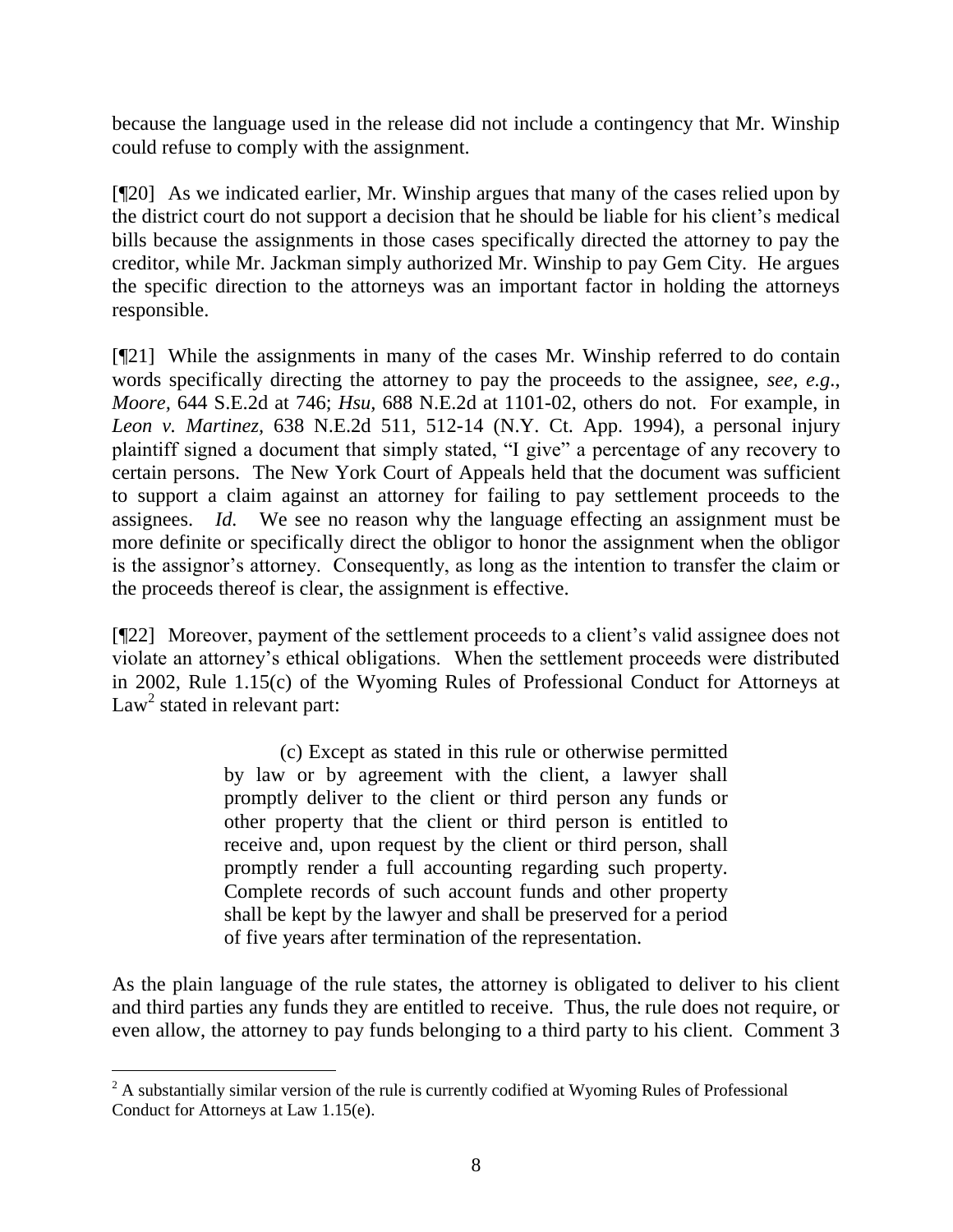to Rule 1.15 specifically recognizes the possibility of "a client"s creditors [having] just claims against funds or other property in a lawyer"s custody."

[¶23] In *Leon*, the court interpreted a rule with similar language as requiring an attorney to distribute to the client only property that he is "entitled to receive." *Leon,* 638 N.E.2d at 514. In *Bonanza Motors, Inc. v. Webb,* 657 P.2d 1102, 1105 (Idaho Ct. App. 1983)*,*  the Idaho Court of Appeals interpreted a similar rule and stated: "In our view, the rule does not shield the law firm from responsibility for failing to transmit the assigned funds to the creditor-assignee." *See also*, *Moore,* 644 S.E.2d at 747-48. The *Berkowitz* court also held that, under the New Jersey rules of professional conduct, an attorney has an obligation to honor his client"s assignment of the proceeds of pending litigation to a third party. *Berkowitz*, 606 A.2d at 1159-60. Like these courts, we believe that an attorney who holds funds for his client stands in the same position as any other obligor with respect to an assignment of those funds by his client to a creditor.

[¶24] As we explained earlier, the language used in the release clearly evidenced Mr. Jackman"s intention to transfer his right to the proceeds of his personal injury action to Gem City for payment of his medical bills. We turn now to the question of what happens when an obligor/debtor fails to honor an assignment.

[¶25] The responsibility of the obligor/debtor to the assignee of a debt has been examined in treatises. 6 Am Jur. 2d *Assignments* § 142 (2008) discusses the effect of the obligor"s payment to the assignor after notice of an assignment:

> After a notice of an assignment has been given to the obligor, the assignor has no remaining power of release. Thus, if a notice of the assignment has been given to the obligor, he or she must pay the assignee, and remains liable to the assignee if he or she pays the assignor instead.

(footnotes omitted). Similarly, 6A C.J.S. *Assignments* § 106 (2008) states, in relevant part:

> When there is a valid assignment in place, performance under a contract runs to the assignee. Thus, when a creditor assigns its interest in an existing debt owed to it, the debtor must generally pay the debt to the assignee, not the original creditor.

[A]fter a debtor has received notice of a valid assignment, or obtained knowledge of it in any manner, a payment to the assignor or any person other than the assignee is at the

. . . .